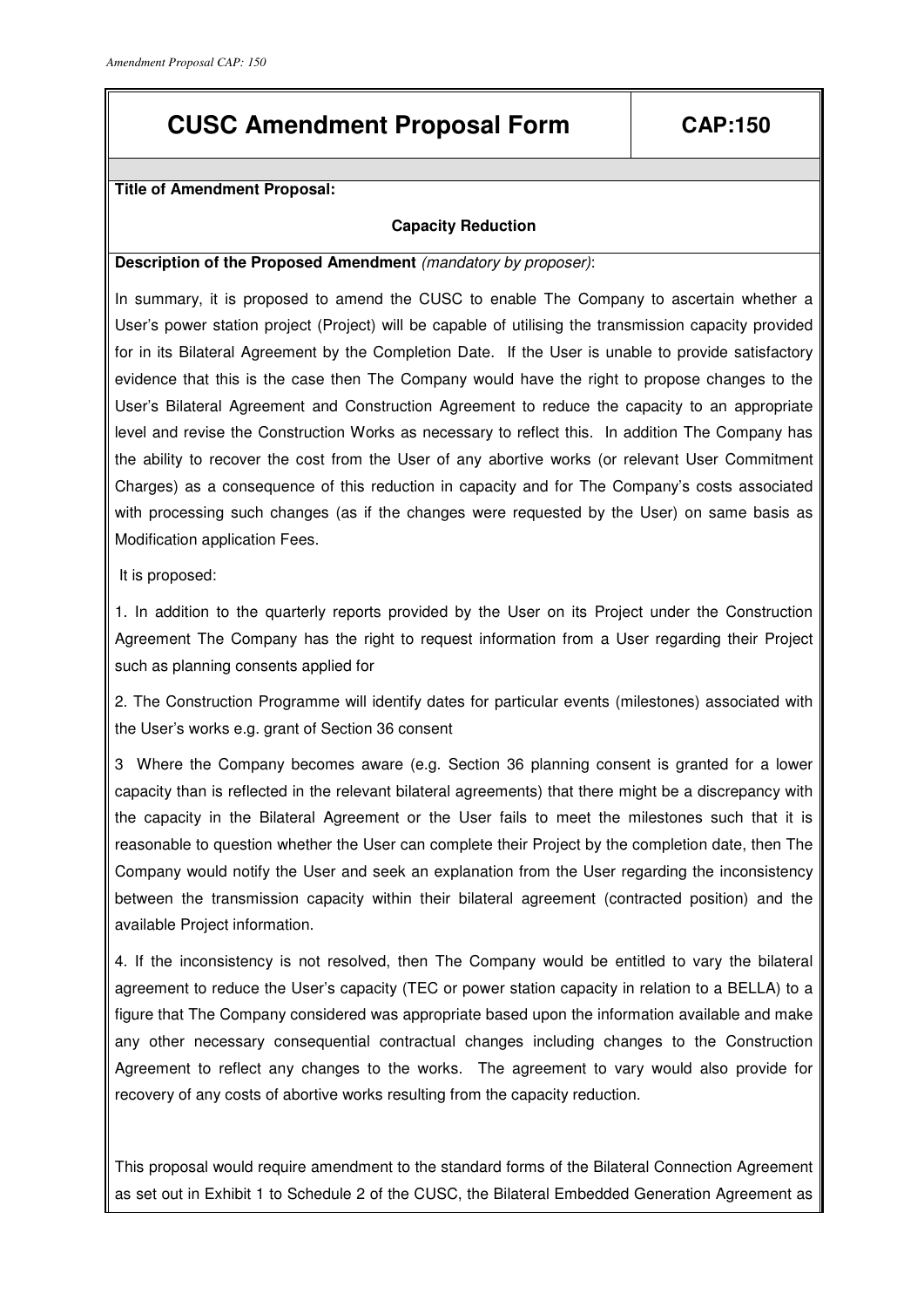set out in Exhibit 2 to Schedule 2 of the CUSC, the Construction Agreement as set out in Exhibit 3 to Schedule 2 of the CUSC and the BELLA as set out in Exhibit 5 to Schedule 2 of the CUSC

This change would be applicable to all existing and future Users with one of the agreements described above prior to completion of the User works.

## **Description of Issue or Defect that Proposed Amendment seeks to Address** (mandatory by proposer):

There has recently been an unprecedented level of applications for connection to and use of the GB Transmission System. In several locations this level of applications has resulted in many Users' receiving offers for connection dates later than their aspirational connection date. This is particularly relevant in Scotland where as a consequence of the transition to BETTA a "queue" of 168 Projects totalling some 13.5GW of capacity exists. The Company's offers of connection in some cases are 10 years in future. The Company is also aware of connection "queues" in parts of England and Wales such as the Thames Estuary and South Wales.

At present The Company is aware of Projects throughout Great Britain that have a capacity in their Bilateral Agreement that is considerably in excess of the Project's apparent needs (e.g. based on planning consent applications, planning consent approvals etc) or where the User's Works required to utilise this capacity are unachievable by the Completion Date but nevertheless the User refuses to reduce their contracted position or seek a delay to their Completion date.

This presents a number of issues for The Company:

- It causes uncertainty over the volume of transmission capacity necessary
- It create the potential risk of over investment
- The release of this capacity could permit other Projects to connect earlier than their current contracted date and present opportunities for new projects.

The proposed amendment seeks to address the issue of Users that have a contracted position that is inconsistent with their Project details (e.g. planning consent) or the construction programme. Whilst there are remedies available where a User does not progress or complete a Project, the nature of these remedies means that a User can hold onto TEC or capacity until very close to their connection date. Consequently, The Company is unable to utilise this capacity for other Users in a timely manner or review the works required, which has an adverse impact on competition. In addition the current remedies of termination may not be proportionate in all cases.

**Impact on the CUSC** (this should be given where possible):

As a minimum, the following changes are expected:

New definitions in CUSC Section 11.3 – Definitions.

Schedule 2 – Exhibit 1 (Bilateral Connection Agreement).

Schedule 2 – Exhibit 2 (Bilateral Embedded Generation Agreement).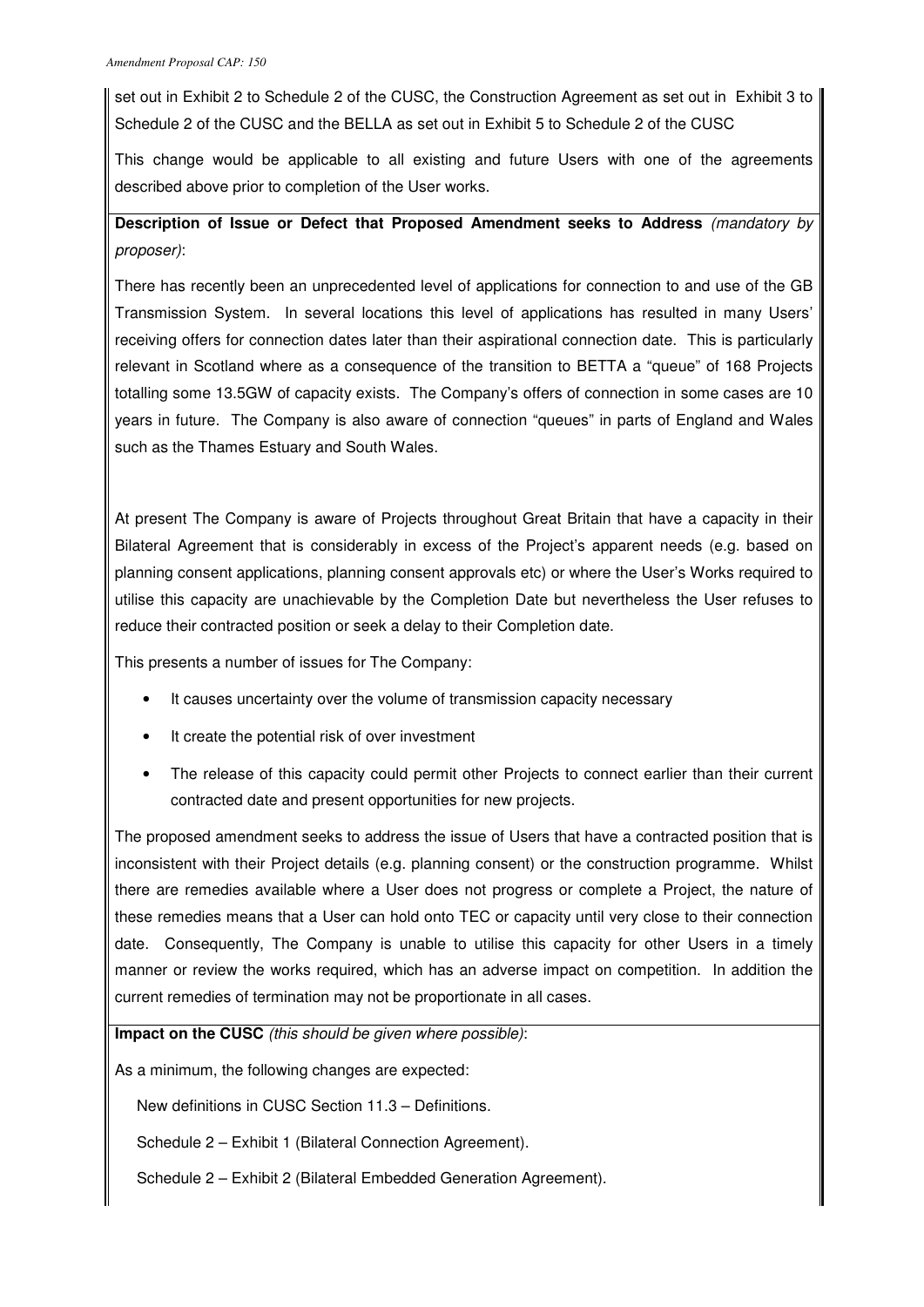Schedule 2 – Exhibit 3 (Construction Agreement).

Schedule 2 – Exhibit 5 (BELLA).

## **Impact on Core Industry Documentation** (this should be given where possible):

The proposed amendment may require a minor consequential changes to the STC (in particular the procedures relating to connection offers, STCP-18). In addition charging methodology changes may also be required for abortive works and deemed application fees.

**Impact on Computer Systems and Processes used by CUSC Parties** (this should be given where possible):

None.

**Details of any Related Modifications to Other Industry Codes** (where known):

None

**Justification for Proposed Amendment with Reference to Applicable CUSC Objectives\*\*** (mandatory by proposer):

The proposed amendment better facilitates the achievement of the Applicable CUSC Objectives as follows:

(a) the efficient discharge by the licensee of the obligations imposed upon it under the Act and by this licence

National Grid has a range of statutory duties and licence obligations which include ensuring the efficient, economic and co-ordinated operation of the GB Transmission System, the facilitation of competition and non-discrimination. The proposed amendment better facilitates the efficient discharge by National Grid of these obligations and, in particular, it is observed that:

- Existing arrangements allow Users to hoard capacity until the backstop date.
- The new arrangements would allow The Company to release capacity to Projects that are able to use it and thereby facilitate competition.
- It improves the level of certainty over the actual capacity connecting, reduces the amount of short term attrition and removes any potential risk of over investment

For these reasons, the proposed amendment would better facilitate Applicable CUSC Objective (a) the efficient discharge by the licensee of the obligations imposed upon it under the Act and by this licence.

 (b) facilitating effective competition in the generation and supply of electricity, and (so far as consistent therewith) facilitating such competition in the sale, distribution and purchase of electricity

 By facilitating release of capacity from a Project that is manifestly unable to use it The Company can release this capacity to other Projects that are able to use it.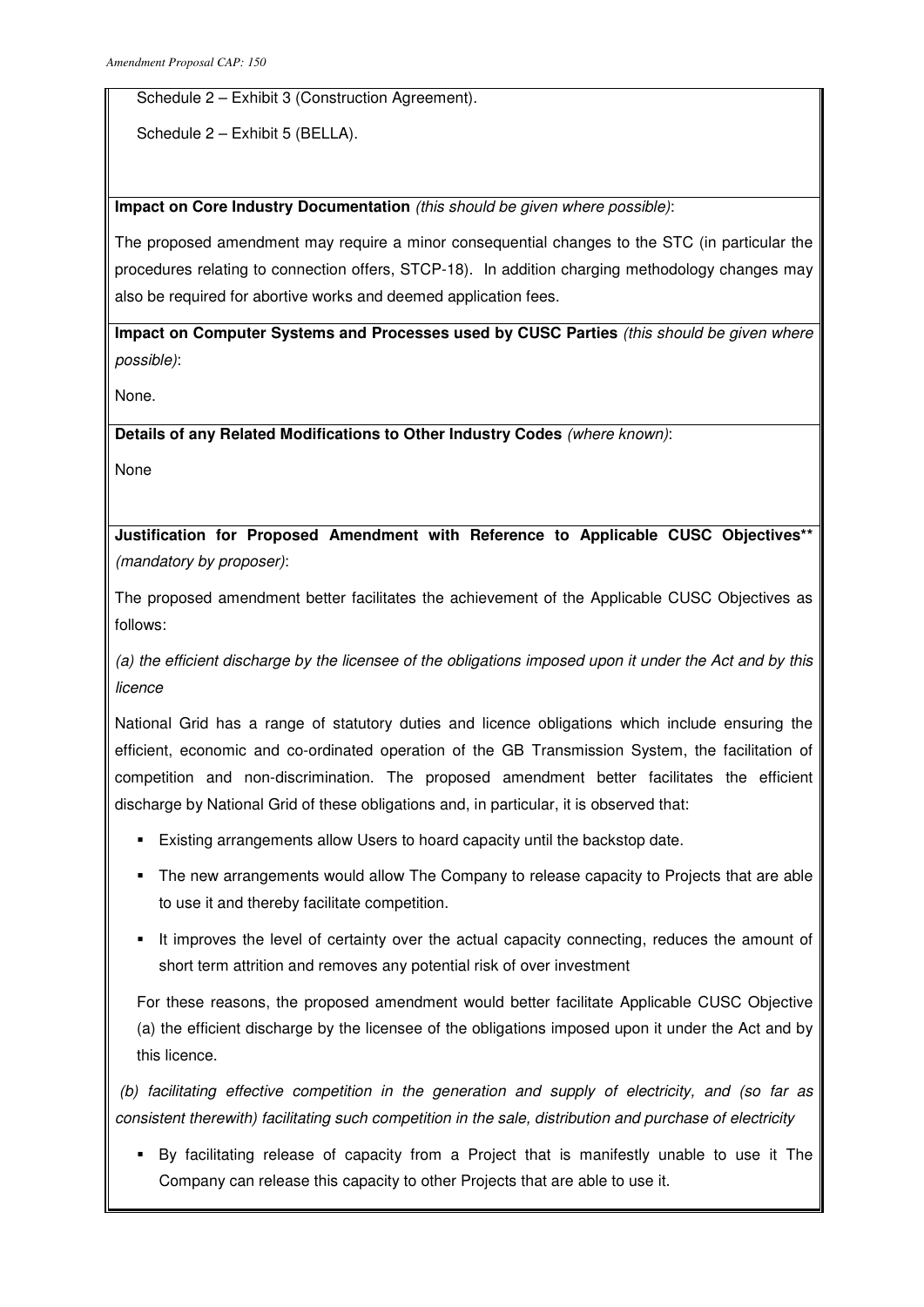- The present arrangements may act as a barrier to entry to new Users to the extent that capacity is being hoarded.
- The connection process may be prolonged; this may deter new entrants to the generation market.

For this reason, the proposed amendment would better facilitate Applicable CUSC Objective (b) facilitating effective competition in the generation and supply of electricity, and (so far as consistent therewith) facilitating such competition in the sale, distribution and purchase of electricity.

| <b>Details of Proposer:</b>                                                                                                  |                                            |
|------------------------------------------------------------------------------------------------------------------------------|--------------------------------------------|
| Organisation's Name:                                                                                                         | National Grid Electricity Transmission plc |
| Capacity in which the Amendment is<br>being proposed:<br><b>BSC</b><br>CUSC Party,<br>Party<br>(i.e.<br>or<br>"energywatch") | <b>CUSC Party</b>                          |
| <b>Details of Proposer's Representative:</b>                                                                                 |                                            |
| Name:                                                                                                                        | <b>Philip Collins</b>                      |
| Organisation:                                                                                                                | <b>National Grid</b>                       |
| Telephone Number:                                                                                                            | 01926 656143                               |
| Email Address:                                                                                                               | Phil.collins@uk.ngrid.com                  |
| <b>Details of Representative's Alternate:</b>                                                                                |                                            |
| Name:                                                                                                                        | Andy Balkwill                              |
| Organisation:                                                                                                                | <b>National Grid</b>                       |
| Telephone Number:                                                                                                            | 01926 655988                               |
| Email Address:                                                                                                               | Andy.balkwill@uk.ngrid.com                 |
| Attachments (No):                                                                                                            |                                            |
|                                                                                                                              |                                            |

### **Notes:**

- 1. Those wishing to propose an Amendment to the CUSC should do so by filling in this "Amendment Proposal Form" that is based on the provisions contained in Section 8.15 of the CUSC. The form seeks to ascertain details about the Amendment Proposal so that the Amendments Panel can determine more clearly whether the proposal should be considered by a Working Group or go straight to wider National Grid Consultation.
- 2. The Panel Secretary will check that the form has been completed, in accordance with the requirements of the CUSC, prior to submitting it to the Panel. If the Panel Secretary accepts the Amendment Proposal form as complete, then he will write back to the Proposer informing him of the reference number for the Amendment Proposal and the date on which the Proposal will be considered by the Panel. If, in the opinion of the Panel Secretary, the form fails to provide the information required in the CUSC, then he may reject the Proposal. The Panel Secretary will inform the Proposer of the rejection and report the matter to the Panel at their next meeting. The Panel can reverse the Panel Secretary's decision and if this happens the Panel Secretary will inform the Proposer.

The completed form should be returned to:

Beverley Viney Panel Secretary